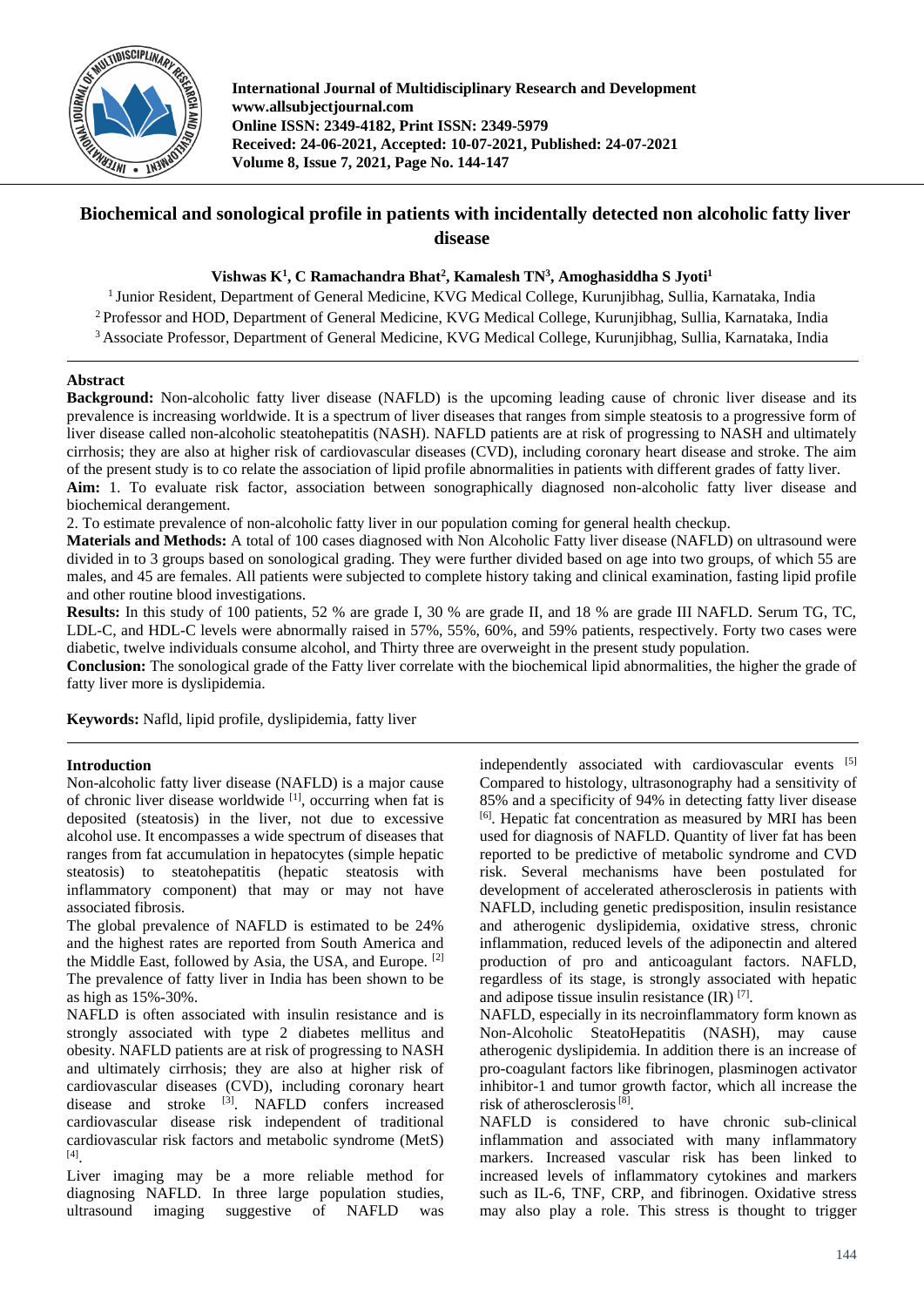changes in endothelial function leading to formation and deposition of oxidized LDL in the sub-intimal space [9].

Visceral adipose tissue is also thought to play a role in NAFLD. Visceral fat is metabolically active and secretes several hormones that help regulate inflammation; tissue distribution is affected by an alteration in cellular free fatty acid transport. These alterations are possibly caused by hyperinsulinemia and ultimately divert accumulated triglycerides away from adipose tissue and towards other metabolic organs such as the liver. Non-alcoholic fatty liver disease, abdominal obesity, and insulin resistance all play a role in increased cardiovascular risk, though the exact causal relationship is still unclear. Hepatic necroinflammation, as seen in NASH, is an atherogenic mechanism that may explain why patients with NASH have greater CV risk than patients with simple steatosis. In the liver, a signal of hepatic necroinflammation is elevated liver enzymes which may serve as a marker for those at increased risk of CVD.

The objectives of the present study are to investigate the association of lipid profile abnormalities in patients with different grades of fatty liver. The majority of the patients were in Grade I, followed by Grade II and Grade III. The total cholesterol level was significantly higher among fatty liver Grade III than Grade I and Grade II.

# **Material and methods**

#### **Case studying**

This is a hospital-based cross-sectional study conducted in the Department of Medicine, KVG Medical College and Hospital, Sullia, D.K. A total of 100 patients, which included 55 males and 45 females, were evaluated sonographically for fatty liver.

#### **Inclusion criteria**

All patients with NAFLD / NASH aged more than 16 years.

#### **Exclusion criteria**

- 1. History of consumption of alcohol
- 2. Patients on long term steroid therapy (more than 3 weeks)

## **Grading of non-alcoholic fatty liver**

Ultrasonography of liver will be done to detect hepatic fat using high resolution B mode. Compared to histology, ultrasonography had a sensitivity of 85% and a specificity of 94% in detecting fatty liver disease [10]. According to conventional criteria, fatty liver disease will be diagnosed through characteristic echo patterns, such as diffusely increased liver near-field ultrasound echo (bright liver); liver echo greater than kidney and vascular blurring and the gradual attenuation of far-field ultrasound echo is considered diagnostic of NAFLD. When the echogenicity is just increased, it is grade I; when the echogenic liver obscures the echogenic walls of portal vein branches, it is grade II, and, when the echogenic liver obscures the diaphragmatic outline, it is grade III fatty infiltration.

#### **Results**

A total of 100 cases diagnosed with NAFLD on ultrasound are included in the study, of which 55 are males, and 45 are females. Of this, 52 % are grade I, 30 % are grade II, and 18 % are grade III NAFLD. Serum TG, TC, LDL-C, and HDL-C levels were abnormally raised in 57%, 55%, 60%, and 59% patients, respectively. Forty two cases are diabetic, twelve individuals consume alcohol, and Thirty three individuals are overweight in the present study population. In our study, there is a correlation between sonological grade of the fatty liver to that of biochemical lipid abnormalities i.e., with higher the grade of fatty liver more is dyslipidemia.



**Fig 1:** Sex distribution of cases



**Fig 2:** Age distribution and grades of fatty liver



**Fig 3:** Sex distribution in different grades of fatty liver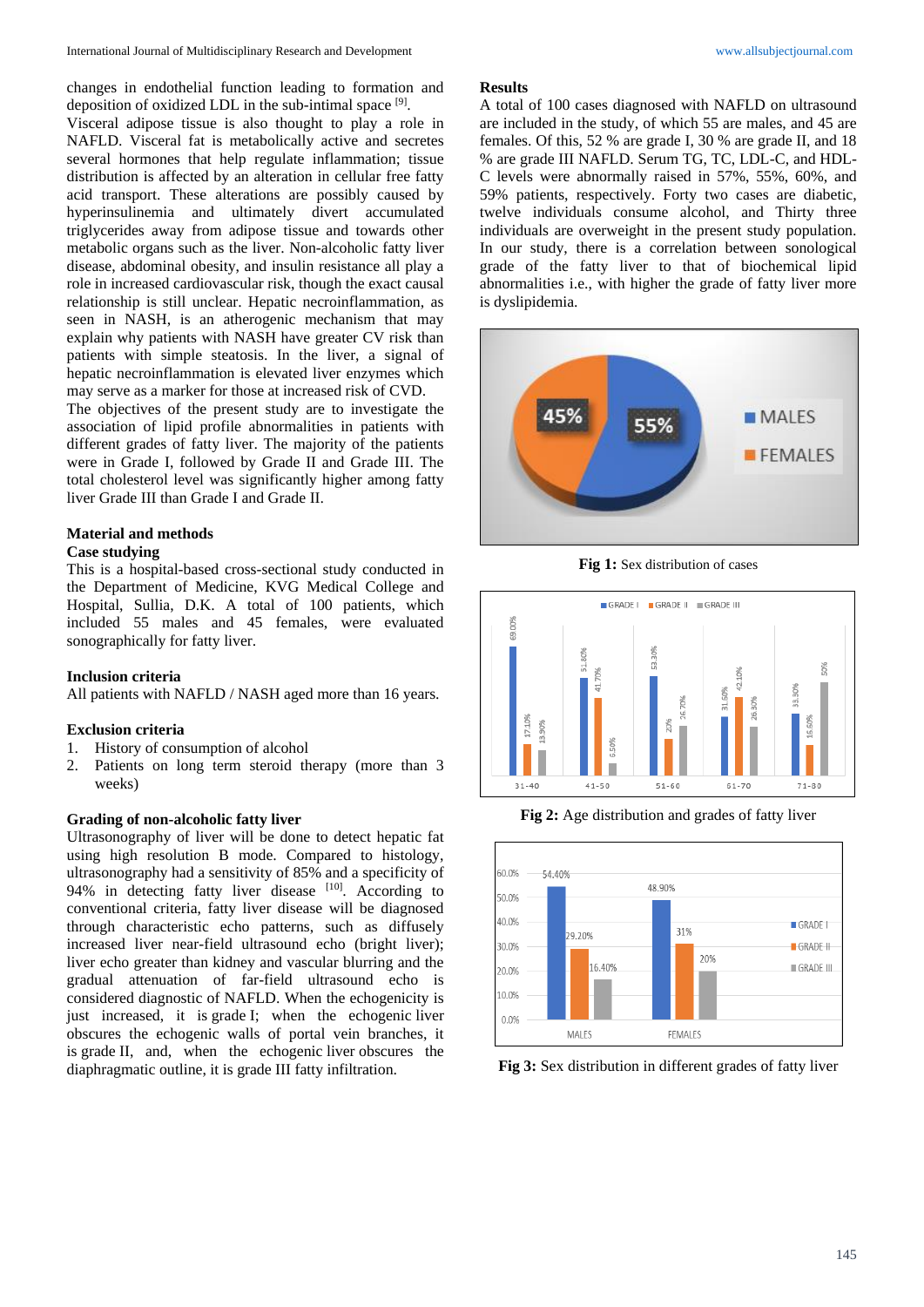

**Fig 4-7:** Depicts the graphical representation of the level of each lipid abnormalities in relation to the grade of the fatty liver based on ultrasound.

# **Discussion**

NAFLD is a significant cause of chronic liver disease and is now regarded as the hepatic manifestation of the metabolic syndrome. The morbidity and mortality related to NAFLD is expected to rise with the upsurge of obesity and type 2 diabetes mellitus. NAFLD is increasingly recognized as a major cause of liver-related morbidity and mortality because of its potential to progress to fibrosis, cirrhosis, liver failure, and hepatocellular carcinoma. Most of the patients with NAFLD are asymptomatic. The disease is discovered either incidentally during routine laboratory examination or when the patient is investigated for other conditions. Patients with NAFLD are heavily enriched with metabolic risk factors, including atherogenic dyslipidemia.

Liver biopsy is the gold standard for the diagnosis of NAFLD. But because of its invasiveness, complication, painfulness, and sampling error, it is not feasible in every asymptomatic case. In this aspect, ultrasonography offers a promising role to diagnose NAFLD Increased lipid profile among NAFLD subjects had been reported in many studies. In a cross-sectional study conducted in Brazil, Type-2 diabetic patients have a high prevalence of ultrasonographic NAFLD, and its presence is associated with hypertriglyceridemia, obesity and high-normal ALT levels [11]. Lizardi-Cervera et al., conducted a study that included 359 individuals with NAFLD, overweight was present in 46.79% and obesity in 36.49% of patients and high level of cholesterol was found in 63% of the NAFLD subjects [12]. A study done by Clark in USA, demonstrated that high

triglycerides levels were found in NAFLD patients [13].

In a study done by Mahaling et al., in 70 cases who were diagnosed as NAFLD on ultrasonography, grade I NAFLD

cases were 47.15%, grade II were 42.85%, and grade III were 10%. The mean age of the patients was 49.14 years. The male to female ratio was 3:4. Serum triglycerides, total cholesterol, LDL, and VLDL levels were raised in 67.14%, 45.71% 34.28%, 25.71% of cases, respectively. Low serum HDL levels were seen in 62.85% of patients [14].

Manohar Lal et al. conducted a study among 128 individuals, with a mean age of the patients was  $48.78 \pm 14.23$  years, and 45.3% of the patients were males. The study found an abnormal profile of lipid levels among patients with fatty liver. The majority of the patients were in Grade 0 (43.8%), followed by Grade I (32%), Grade II  $(17.2\%)$ , and Grade III  $(7\%)$  <sup>[15]</sup>. In our study, serum total cholesterol, triglycerides, serum LDL shows statistically significant abnormalities with increasing grades of NAFLD. With the increase in age, the grade of fatty liver tends to be higher among the affected individuals. A significant difference is seen among triglycerides and HDL-C in different grades of fatty liver.

Most of the patients of NAFLD in India is asymptomatic, non-diabetic and non-hypertensive. Though liver biopsy is the gold standard method for diagnosis of NAFLD, Ultrasonography which is non-invasive, simple tool, can be used for the early detection of NAFLD in asymptomatic patients.

#### **References**

- 1. Loomba R, Sanyal AJ. The global NAFLD epidemic. Nature Reviews Gastroenterology & hepatology. Nov,2013:10:(11):686.
- 2. Global burden of NAFLD and NASH: trends, predictions, risk factors and prevention, Zobair